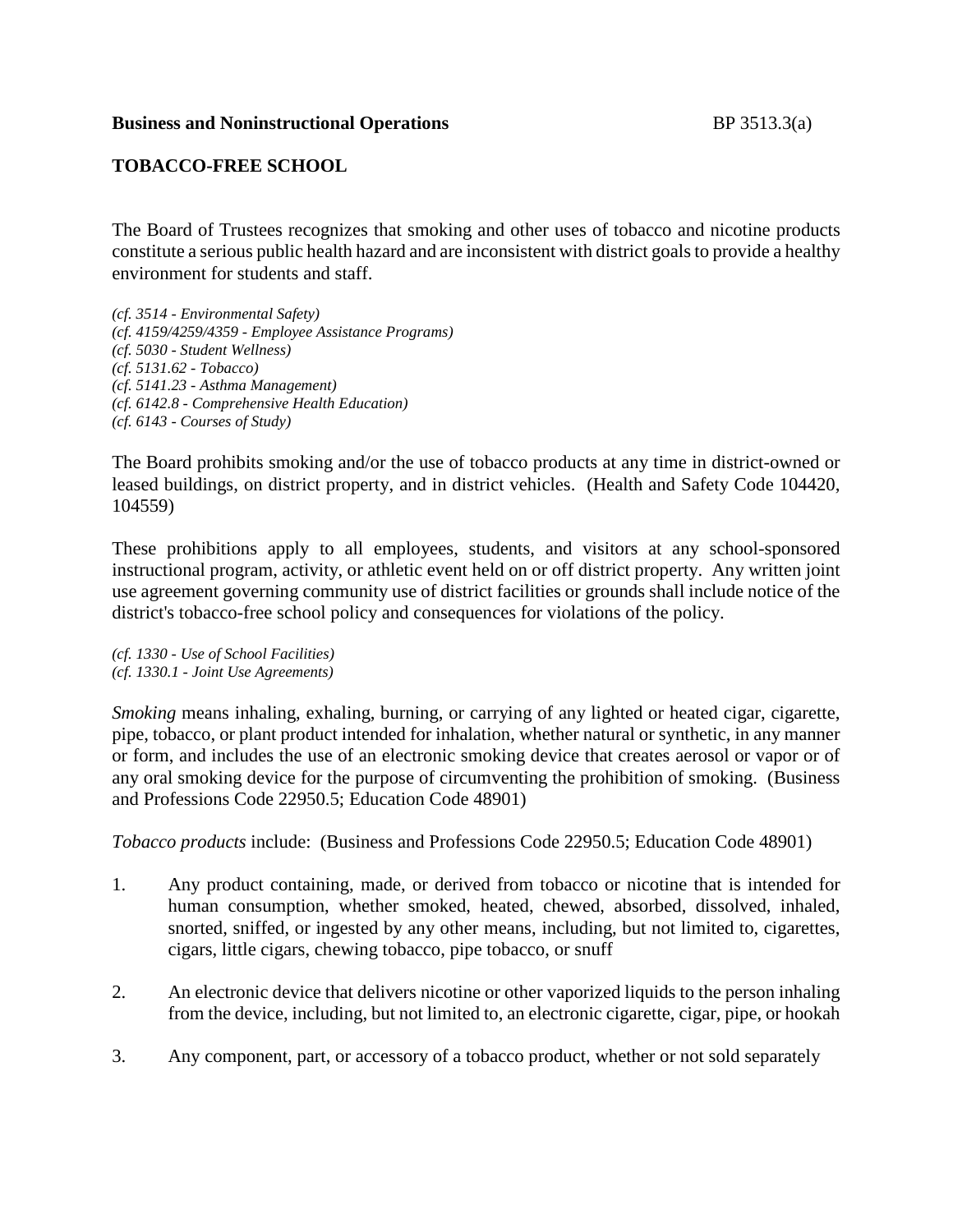#### **TOBACCO-FREE SCHOOL** (continued)

This policy does not prohibit the use or possession of prescription products and other cessation aids that have been approved by the U.S. Department of Health and Human Services, Food and Drug Administration, such as nicotine patch or gum.

Smoking or use of any tobacco-related product or disposal of any tobacco-related waste is prohibited within 25 feet of any playground, except on a public sidewalk located within 25 feet of the playground. In addition, any form of intimidation, threat, or retaliation against a person for attempting to enforce this policy is prohibited. (Health and Safety Code 104495)

*Legal Reference:*

*EDUCATION CODE 48900 Grounds for suspension/expulsion 48901 Prohibition against tobacco use by students BUSINESS AND PROFESSIONS CODE 22950.5 Stop Tobacco Access to Kids Enforcement Act; definitions HEALTH AND SAFETY CODE 39002 Control of air pollution from nonvehicular sources 104350-104495 Tobacco use prevention, especially: 104495 Prohibition of smoking and tobacco waste on playgrounds 104559 Tobacco use prohibition 119405 Unlawful to sell or furnish electronic cigarettes to minors LABOR CODE 3300 Employer, definition 6304 Safe and healthful workplace 6404.5 Occupational safety and health; use of tobacco products UNITED STATES CODE, TITLE 20 6083 Nonsmoking policy for children's services 7111-7122 Student Support and Academic Enrichment Grants CODE OF FEDERAL REGULATIONS, TITLE 21 1140.1-1140.34 Unlawful sale of cigarettes and smokeless tobacco to minors PUBLIC EMPLOYMENT AND RELATIONS BOARD RULINGS Eureka Teachers Assn. v. Eureka City School District (1992) PERB Order #955 (16 PERC 23168) CSEA #506 and Associated Teachers of Metropolitan Riverside v. Riverside Unified School District (1989) PERB Order #750 (13 PERC 20147)*

*Management Resources:*

*WEB SITES*

*California Department of Education, Alcohol, Tobacco and Other Drug Prevention: http://www.cde.ca.gov/ls/he/at California Department of Education, Tobacco-Free School District Certification: http://www.cde.ca.gov/ls/he/at/tobaccofreecert.asp California Department of Public Health, Tobacco Control: http://www.cdph.ca.gov/programs/tobacco Occupational Safety and Health Standards Board: http://www.dir.ca.gov/OSHSB/oshsb.html U.S. Environmental Protection Agency: http://www.epa.gov*

Policy **CUDDEBACK UNION ELEMENTARY SCHOOL DISTRICT** adopted: December 11, 2019 Carlotta, California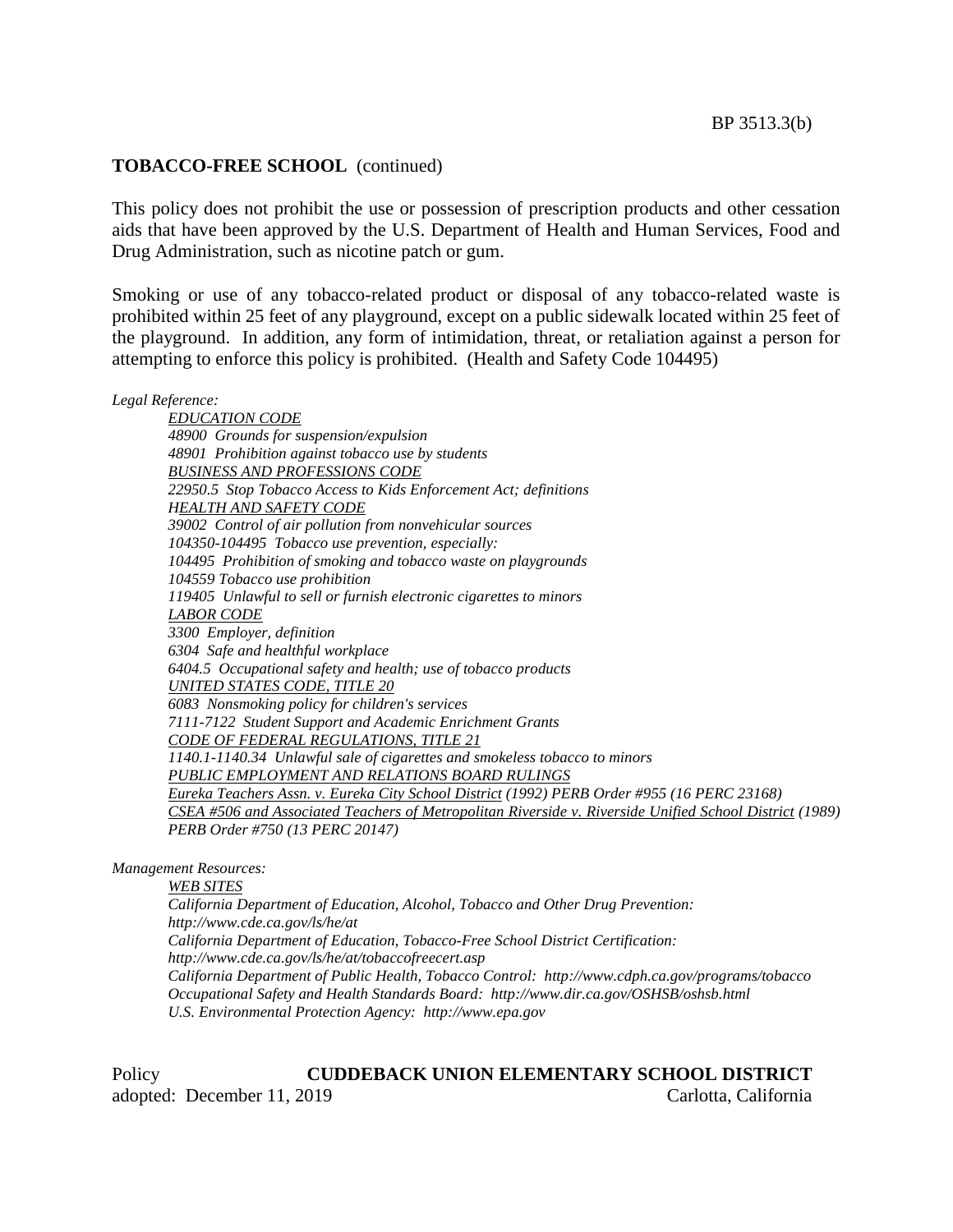## **TOBACCO-FREE SCHOOL**

## **Notifications**

Information about the district's tobacco-free school policy and enforcement procedures shall be communicated clearly to employees, parents/guardians, students, and the community. (Health and Safety Code 104420)

*(cf. 4112.9/4212.9/4312.9 - Employee Notifications) (cf. 5145.6 - Parental Notifications)*

The Superintendent/Principal or designee may disseminate this information through annual written notifications, district and school web sites, student and parent handbooks, and/or other appropriate methods of communication.

*(cf. 1113 - District and School Web Sites)*

The Superintendent/Principal or designee shall ensure that signs stating "Tobacco use is prohibited" are prominently displayed at all entrances to school property. (Health and Safety Code 104420, 104559)

## **Enforcement/Discipline**

Any employee or student who violates the district's tobacco-free school policy shall be asked to refrain from using tobacco and shall be subject to disciplinary action as appropriate.

*(cf. 4118 - Dismissal/Suspension/Disciplinary Action) (cf. 4218 - Dismissal/Suspension/Disciplinary Action) (cf. 5144 - Discipline) (cf. 5144.1 - Suspension and Expulsion/Due Process)*

Any other person who violates the district's policy on tobacco-free school shall be informed of the district's policy and asked to refrain from using tobacco. If the person fails to comply with this request, the Superintendent/Principal or designee may:

- 1. Direct the person to leave school property
- 2. Request local law enforcement assistance in removing the person from school premises
- 3. If the person repeatedly violates the tobacco-free school policy, prohibit him/her from entering district property for a specified period of time

*(cf. 1250 - Visitors/Outsiders) (cf. 3515.2 - Disruptions)*